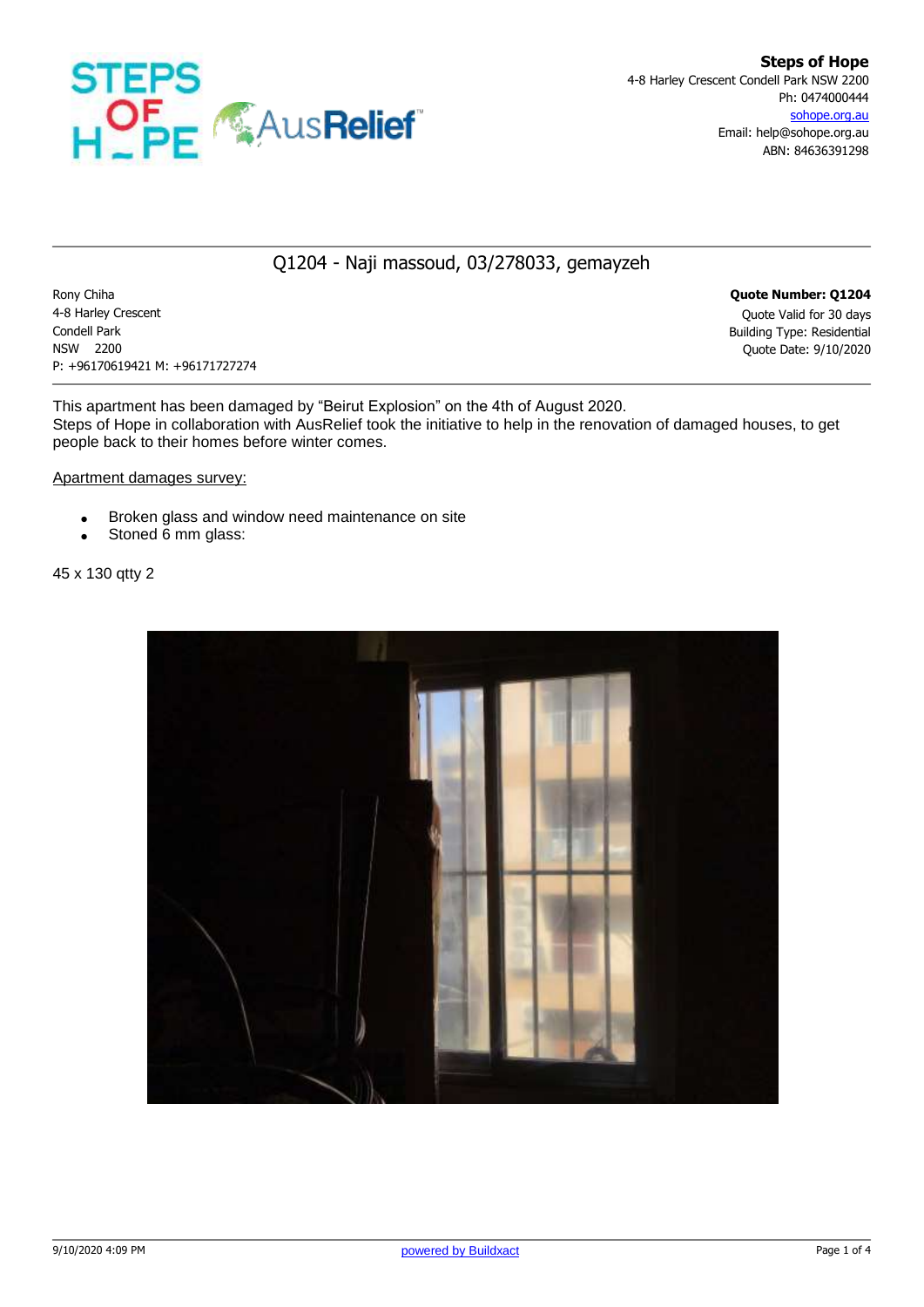

# Q1204 - Naji massoud, 03/278033, gemayzeh

#### **Estimate**

| Customer:                                     |                               |                        | <b>Estimate Details:</b>                                      |               |  |
|-----------------------------------------------|-------------------------------|------------------------|---------------------------------------------------------------|---------------|--|
| Rony Chiha                                    |                               | Net Total:             | \$89.00                                                       |               |  |
| 4-8 Harley Crescent                           |                               | Markup:                | $$0.00(0\%)$                                                  |               |  |
| Condell Park                                  |                               | Tax:                   | \$0.00                                                        |               |  |
| 2200<br><b>NSW</b>                            |                               | <b>Estimate Total:</b> | \$89.00                                                       |               |  |
| Ph: +96170619421<br>Email: help@sohope.org.au |                               |                        | <b>Building Type: Residential</b><br>Date Prepared: 9/10/2020 |               |  |
|                                               |                               | Cost Items             |                                                               |               |  |
| Code                                          | Description                   | Units / UOM            | Unit Cost                                                     | Total         |  |
| <b>Glass</b><br>1                             |                               |                        |                                                               | \$34.00       |  |
| 1.1                                           | 6mm Frosted Glass             | 2.000 m2               | \$17.00                                                       | \$34.00       |  |
|                                               | 6mm Frosted Glass             | $2^{\prime}$           | \$17.00                                                       |               |  |
| $\overline{\mathbf{2}}$<br>Labor              |                               |                        |                                                               | \$55.00       |  |
| 21                                            | <b>Professional Installer</b> | 1.000 Day              | <b>455 00</b>                                                 | <b>455 00</b> |  |

| $-1$ | <b>Installer</b><br><b>Drotoccional</b> | 000 Day | 00.ز  | :55.00 |
|------|-----------------------------------------|---------|-------|--------|
|      | essional Installer                      |         | 55.00 |        |
|      |                                         |         |       |        |

Net Total: \$89.00 Markup: \$0.00

Tax: \$0.00

## **Estimate Total: \$89.00**